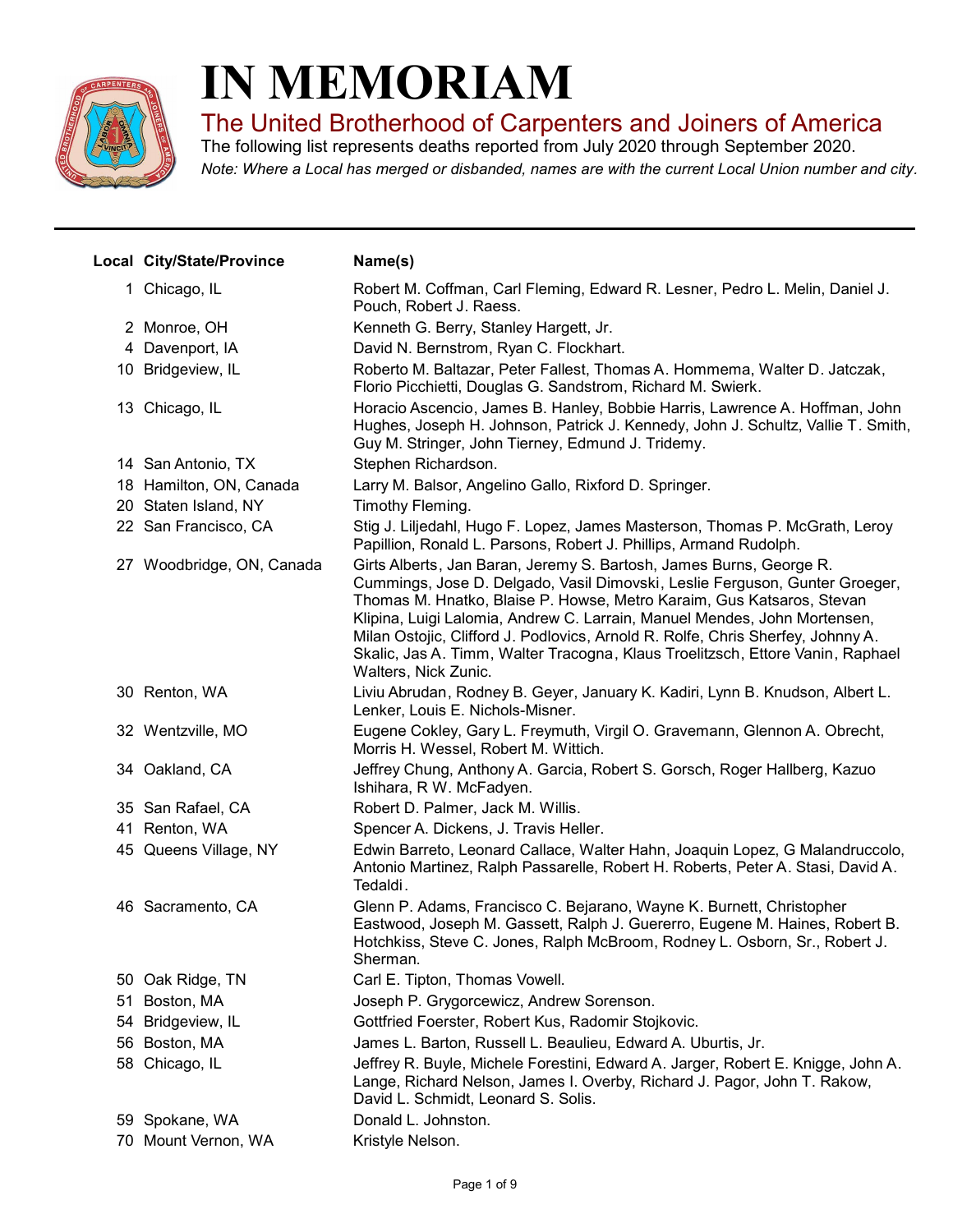| Local City/State/Province    | Name(s)                                                                                                                                                                                                                                                                                                                                                                                                                                                                                                                                                                                                                                                                                                          |
|------------------------------|------------------------------------------------------------------------------------------------------------------------------------------------------------------------------------------------------------------------------------------------------------------------------------------------------------------------------------------------------------------------------------------------------------------------------------------------------------------------------------------------------------------------------------------------------------------------------------------------------------------------------------------------------------------------------------------------------------------|
| 71 Fort Smith, AR            | John F. Thibodeaux.                                                                                                                                                                                                                                                                                                                                                                                                                                                                                                                                                                                                                                                                                              |
| 74 Hixson, TN                | Justin T. Goodman, Cecil S. Greenwood, Cameron A. Hawkins, Sr., Joey L.<br>Neely.                                                                                                                                                                                                                                                                                                                                                                                                                                                                                                                                                                                                                                |
| 83 Lwr Sackville, NS, Canada | William C. Lutley, Roy Melanson.                                                                                                                                                                                                                                                                                                                                                                                                                                                                                                                                                                                                                                                                                 |
| 92 St Louis, MO              | Glen H. Bequette, Louis M. Borrini, Jimmie D. Elder, Edward J. Henke, James D.<br>Veron, IV.                                                                                                                                                                                                                                                                                                                                                                                                                                                                                                                                                                                                                     |
| 93 Ottawa, ON, Canada        | Edward Gervais, Keith Pink.                                                                                                                                                                                                                                                                                                                                                                                                                                                                                                                                                                                                                                                                                      |
| 96 Kennewick, WA             | Richard E. Hagelstein, Jr., Robert N. Williams.                                                                                                                                                                                                                                                                                                                                                                                                                                                                                                                                                                                                                                                                  |
| 97 St Louis, MO              | Billy H. Adkison, Jeff T. Adkisson, Darrell L. Cruise, Steven R. Eisman, Mark D.<br>Fairley, Robert C. Franke, Eugene F. Fuerman, Albert Gettemeier, Daniel P.<br>Gittemeier, Henry Hagemann, William A. Hei, Culver V. Knickmeyer, Keith F.<br>Kohler, John W. Kruse, Charles J. Pfountz, Edward Reed, Jr., Ralph B.<br>Struckhoff, William C. White, Charles A. Zweifel.                                                                                                                                                                                                                                                                                                                                       |
| 100 Wayland, MI              | Clarence O. Diedrich, Scott A. Payne, Clare Sivertsen, Bernard J. Wolters.                                                                                                                                                                                                                                                                                                                                                                                                                                                                                                                                                                                                                                       |
| 102 Livermore, CA            | James P. Edington, Joseph J. Holly, Chalmer Raymer, Kenneth A. Saunders, Sr.                                                                                                                                                                                                                                                                                                                                                                                                                                                                                                                                                                                                                                     |
| 106 Altoona, IA              | Virgil L. Armstrong, Gary Hemmen, Richard Howland.                                                                                                                                                                                                                                                                                                                                                                                                                                                                                                                                                                                                                                                               |
| 110 St Joseph, MO            | Harry A. Jones, Alex E. Malott.                                                                                                                                                                                                                                                                                                                                                                                                                                                                                                                                                                                                                                                                                  |
| 129 Lacey, WA                | James A. Bilyeu, Hugh A. Brown, Jerry L. Ereth, Roscoe H. Gililand, Paul M. Hurt.                                                                                                                                                                                                                                                                                                                                                                                                                                                                                                                                                                                                                                |
| 133 Terre Haute, IN          | Robert J. Hansen, Todd C. Noel, David L. Robinson.                                                                                                                                                                                                                                                                                                                                                                                                                                                                                                                                                                                                                                                               |
| 136 Monroe, OH               | Edward Jenkins, David W. Johnson, Arnold O. Lipscomb.                                                                                                                                                                                                                                                                                                                                                                                                                                                                                                                                                                                                                                                            |
| 146 Oregon City, OR          | Edmond R. Abshire.                                                                                                                                                                                                                                                                                                                                                                                                                                                                                                                                                                                                                                                                                               |
| 152 Martinez, CA             | Wm H. Crawford, Jim W. Pollard, Lawrence L. Scelzi, Paul G. Schaffer, Clifford<br>D. Soares, William P. Wylie.                                                                                                                                                                                                                                                                                                                                                                                                                                                                                                                                                                                                   |
| 157 New York, NY             | John Aloisio, Frankie Begonja, Francis Byrne, Anthony Castagna, Bernard<br>Charles, Ernest Cohen, Henry E. De La Cruz, Ruben Delgado, Andrew Edwards,<br>Rick Flanell, Denis J. Gallagher, Gilbert L. Gillett, Helmut E. Gruetze, Jonni M.<br>Hodges, William L. Holden, William F. Holz, Joseph Horan, Leon Karasek,<br>Christopher J. Keane, Jan Kwiecinski, Pasquale Lavalle, Anthony Marino, Cesario<br>Mercede, James Millar, Guido Modano, Robert S. Muller, Thomas D. Mulligan,<br>Louis L. Nardella, Robert F. Olson, Michael P. Oreilly, Mariusz Orzeszko,<br>Stephen Oshea, Robert J. Parker, Charles N. Rechin, Mannuel J. Servo, Kaare<br>Svege, James S. Tews, William Wallace, Scotty T. Williams. |
| 158 Philadelphia, PA         | Anthony J. Barbera, Randy Bindewald, John C. Glenn, Steve D. Lyons.                                                                                                                                                                                                                                                                                                                                                                                                                                                                                                                                                                                                                                              |
| 161 Kenosha, WI              | Marvin D. Franti.                                                                                                                                                                                                                                                                                                                                                                                                                                                                                                                                                                                                                                                                                                |
| 164 Philadelphia, PA         | Robert S. Fallon, Eamon F. McCaffery, Edward Wenger.                                                                                                                                                                                                                                                                                                                                                                                                                                                                                                                                                                                                                                                             |
| 167 Allentown, PA            | Chester L. Anthony, Terry E. Cofer, John G. Cook, Jr., Joseph A. Dicicco, W E.<br>Hunsberger, Robert J. Kimble, Sr., Charles R. Liddick, Charles K. Loring, Felix<br>Maieron, Robert W. Nuss, Michael W. Ott, David M. Sabol, Carl W. Serfass,<br>Robert W. Thomma, Claude A. Wambold, Richard H. Ward.                                                                                                                                                                                                                                                                                                                                                                                                          |
| 171 Youngstown, OH           | C G. Griffiths, Jr., Edward L. Kravec, Frank Pierce, George Rohan.                                                                                                                                                                                                                                                                                                                                                                                                                                                                                                                                                                                                                                               |
| 174 Joliet, IL               | Joseph F. Datri, Ronald P. Pilon, George Winterbottom.                                                                                                                                                                                                                                                                                                                                                                                                                                                                                                                                                                                                                                                           |
| 175 Louisville, KY           | Ismael L. Aguirre, Donnell K. Royer, Donald M. Shewmaker.                                                                                                                                                                                                                                                                                                                                                                                                                                                                                                                                                                                                                                                        |
| 180 Vallejo, CA              | Thomas S. Tamplen.                                                                                                                                                                                                                                                                                                                                                                                                                                                                                                                                                                                                                                                                                               |
| 196 Fife, WA                 | Avean T. Rushing.                                                                                                                                                                                                                                                                                                                                                                                                                                                                                                                                                                                                                                                                                                |
| 197 Upper Marlboro, MD       | Geo W. Billand, Jr., Kenneth R. Henson, Thomas E. Holland, Melvin L. Hopkins,<br>Kayla M. Johnson, Mauricio Robles, William C. Sampson, III.                                                                                                                                                                                                                                                                                                                                                                                                                                                                                                                                                                     |
| 200 Columbus, OH             | Delbert L. Baker, Sr., Marsh D. Barnes, Dana L. Laywell, Randy E. Little, Karl L.<br>Miller, Rowlie Sermon, William L. Short, Bradley Spinks.                                                                                                                                                                                                                                                                                                                                                                                                                                                                                                                                                                    |
| 202 Grayling, MI             | Lavail G. Erickson, Barry W. Wood.                                                                                                                                                                                                                                                                                                                                                                                                                                                                                                                                                                                                                                                                               |
| 205 Ashland, VA              | Billy C. Moore.                                                                                                                                                                                                                                                                                                                                                                                                                                                                                                                                                                                                                                                                                                  |
| 213 Monterey Park, CA        | Marco Antonio Alvarez, Niels S. Jensen.                                                                                                                                                                                                                                                                                                                                                                                                                                                                                                                                                                                                                                                                          |
| 217 Foster City, CA          | Daniel W. Douglas, Manuel Ramirez.                                                                                                                                                                                                                                                                                                                                                                                                                                                                                                                                                                                                                                                                               |
| 219 Wilmington, DE           | Richard L. Reynolds, Jr., Bohdan Wozny.                                                                                                                                                                                                                                                                                                                                                                                                                                                                                                                                                                                                                                                                          |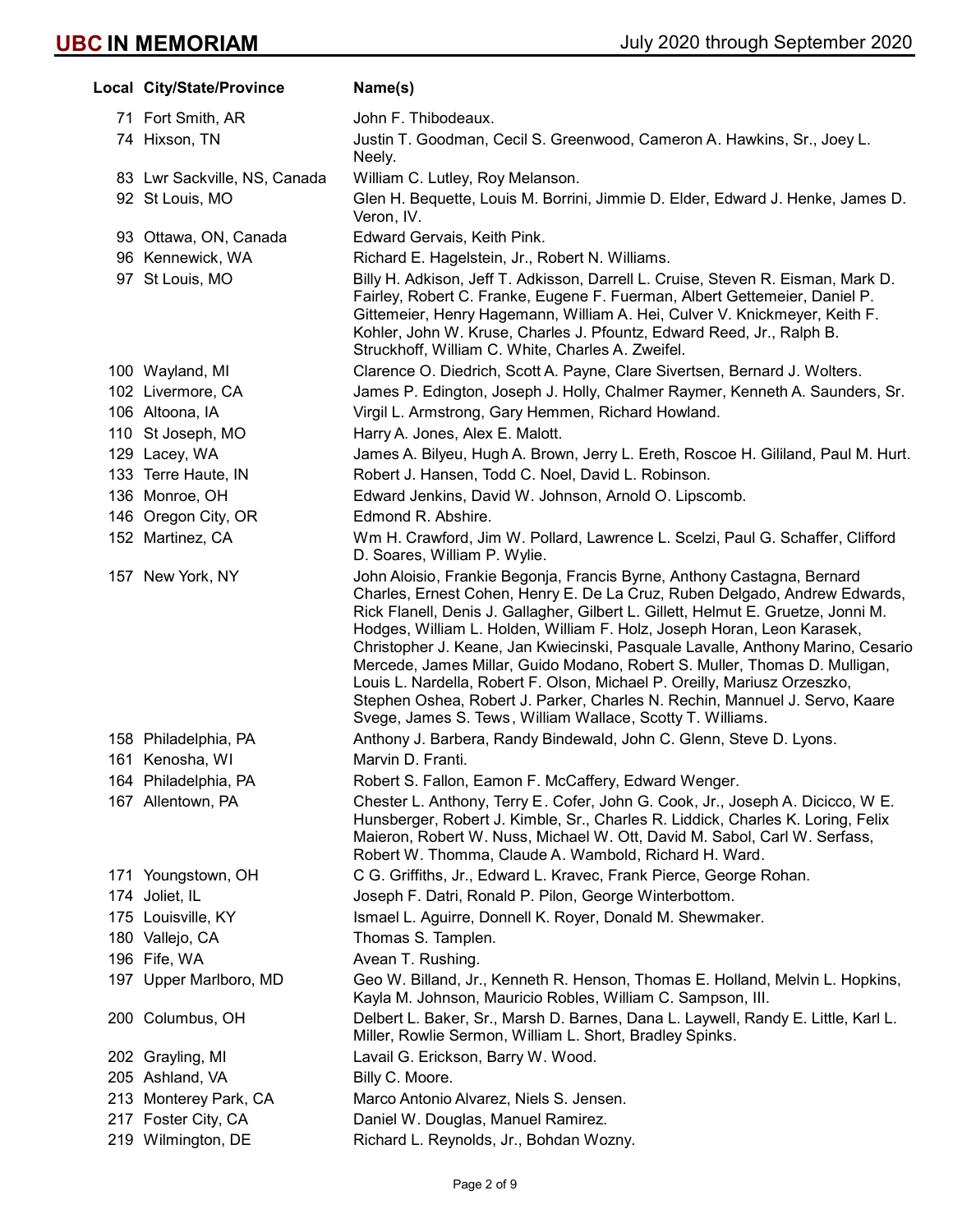Local City/State/Province Name(s) 223 Nashville, TN Thomas J. Fain, Jr., Eldridge Patrick, Sr., Robt B. Springer. 224 Newburgh, IN John M. Egbert. 225 Atlanta, GA Robert Rios. 237 East Peoria, IL Edward H. Dotta, Norvin C. Heinz, Terrance P. Hyde, Lawrence D. Marion, Donald F. Mason, Bobbie J. Powell, Shannon L. Stone. 243 Champaign, IL Jason Culotti, James R. Ebbing. 249 Kingston, ON, Canada Tony A. Meireles. 250 Lakemoor, IL Sabas Cano, Larry J. Gipson, Thomas Gore, David T. Hammond, Ronald W. Hauhe, Eric M. Hoium, Thomas L. Jermakowicz, Doug M. Lake, Patricia J. Leable, Elmo J. Meis, Robert C. Otis, Richard J. Pavlick, Jim A. Randa, Jerry W. Stroner. 251 Edison, NJ Rocco J. Cavalieri, Robert E. Gallagher, Armon M. Niliaram. 252 Atlantic City, NJ Christopher J. Antantis, Joseph F. Battaglia, Gerardo Dicione, Howard Dick, Richard L. Dylinski, Robert A. Fell, Pasquale Filippone, Donald A. Fischer, Jr. 253 Edison, NJ Joseph P. Ceccacci, William Fernandez, Anthony Greco, Jr., Ralph C. Schueler, Joseph Travia, John C. Updike. 254 Edison, NJ Christopher R. Cole, Thomas B. Edinger, Walter E. Figel, Jr., Matthew R. Migut, Charles R. Mills, Jr., John Tancredi, Jr., Walter W. Wagner. 255 Hammonton, NJ Frank R. Clark, George W. Crompton, Alfred D. Dunfee, Jimmy L. Dunn, Kenneth H. Garbowski, Victor C. Giannini, Sr., Arthur A. Hammerstone, Bertram G. Lee, Manuel F. Pereira, John F. Sexton, Daniel Taylor, Kenneth D. Tobias, Nicholas D. Wulderk. 256 Savannah, GA Ronald L. Brooker, Bobby McNure, Sr. 264 Pewaukee, WI Stanley J. Gaszak, Carroll E. Gehrke, Daniel H. Losby, Harold C. Palen, Richard F. Sween. 270 Springfield, IL Richard L. Abeln, James J. Kalapis, Harold W. Markword, Milburn C. Wesbrook. 271 Eugene, OR William S. McAleer, Gerald L. Starr, Jamie R. Watson. 272 Chicago Heights, IL Bradley C. Bradford, Irvin M. Charleston, Robert E. Janota, Edwin F. Jurecki, Kenneth L. Nilsson, Raymond J. O'Donnell, Alton T. Williams. 276 Cheektowaga, NY Wilfred G. Barratt, Jr., George B. Carlson, Charles J. Dane, Hallock Dean, Francis L. Durski, Walter Futyma, Joseph T. Gaudino, Paul Hoffman, Robert T. Hoffman, Gerhard Jesske, Earl E. Jones, John Kacko, Jerry W. Knoof, Richard J. Kolerski, Charles W. Musgrove, Frederick C. Parker, Frederick W. Quackenbush, Albert Renzi, Ronald A. Russo, Howard Tobin, George A. Vaccaro, Patrick L. Viscusi. 277 Binghamton, NY David H. Austin, Anthony J. Gabriel, Jr., Allen H. Gutchess, Clark E. Howey, Elwin L. Jennings, John Swank, Jr. 279 Hopewell Junction, NY N C. Baviello, John J. Fitzpatrick, Lars Gustavsson, Thomas D. Jantzen, Leroy H. Kappes, John W. Kellam, Harry C. King, Lawrence E. Rix, Jr., Sidney G. Scott, Arthur N. Shute, Edward P. Viviano, Michael J. Winzig. 283 Augusta, GA William E. Barton, Danny E. Corley, James D. Reynolds. 285 North Canton, OH Edward M. Adams, Ernest Albert, Gerald W. Arnold, Daniel G. Caldwell, Frank Denzinger, Jr., Anthony G. Flex, Norman F. Johnson, Guy L. King, Clarence E. McGinnis, Everett L. Poling, Charles M. Rine, James H. Tallman, John L. Williams, Donald R. Winstead, Harry E. Wisbey. 290 Hauppauge, NY John R. Acquaro, Herman D. Berg, Herman B. Blind, Robert W. Bowe, Conrad Carlo, Michael DeNicolo, Raymond H. Faust, Joseph Fink, Connor J. Frawley, Daniel Iglesias, Jack W. Italiano, John W. Kovarik, Rick W. Kuprian, Stanley Lach, John Lilly, Ray Messina, William J. Schuller, Johann L. Schulz, Patrick A. Yanoti. 291 Albany, NY Joseph DeMaria. 301 Indianapolis, IN Richard W. Bault, Richard E. Carver, Robert D. Hostetler, John W. Jackson, Jr., Aaron L. McCarty, Charles A. Morrison. 310 Rothschild, WI Kenneth C. Luttinen.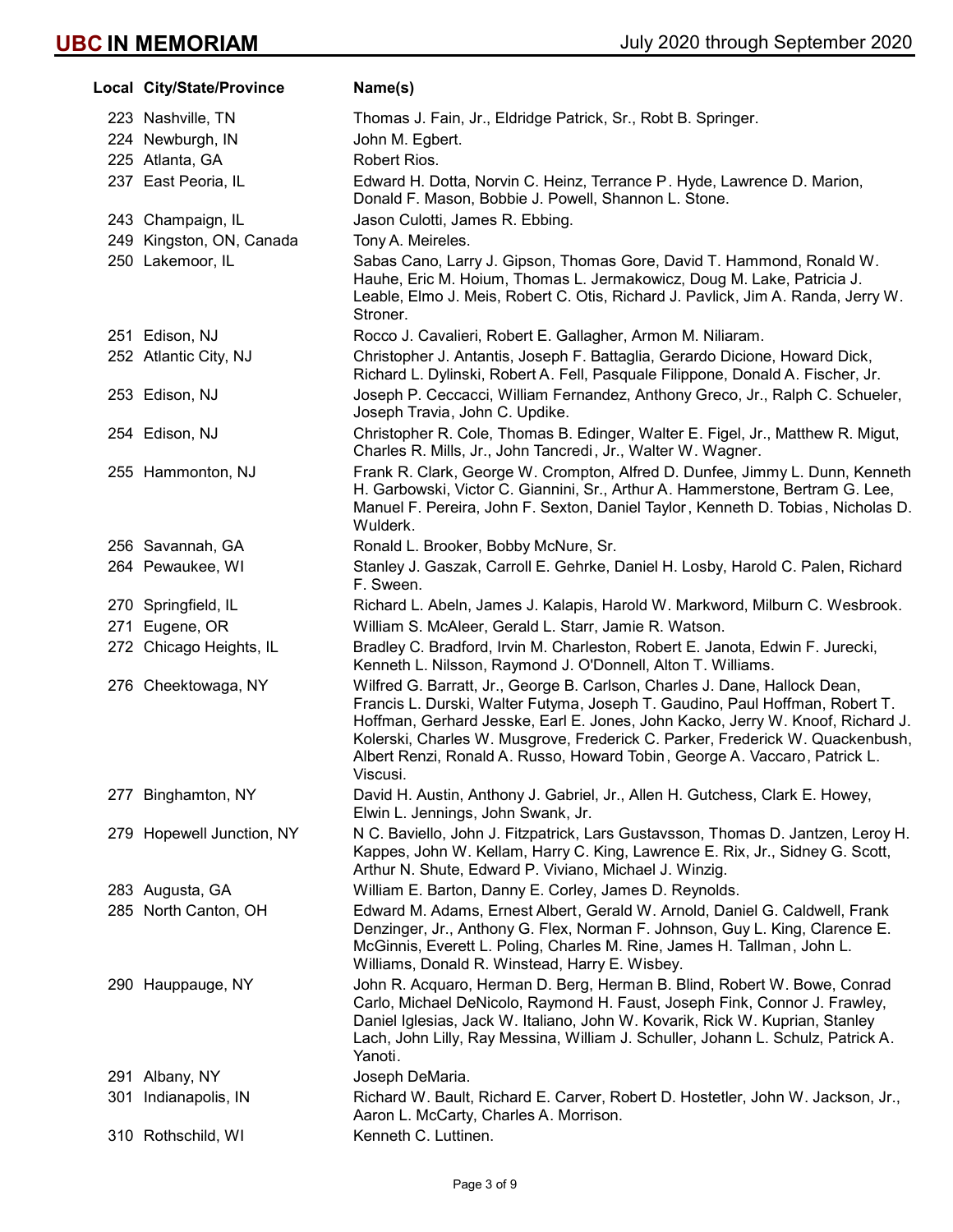| Local City/State/Province | Name(s)                                                                                                                                                                                                                                                                                                                                                                       |
|---------------------------|-------------------------------------------------------------------------------------------------------------------------------------------------------------------------------------------------------------------------------------------------------------------------------------------------------------------------------------------------------------------------------|
| 311 Joplin, MO            | Dennis L. Brake.                                                                                                                                                                                                                                                                                                                                                              |
| 314 Madison, WI           | Gordon Dimpfl, Daniel J. Gehrmann, Charles R. Jackson, Michael R. Logemann,<br>Uriel N. Onofre.                                                                                                                                                                                                                                                                               |
| 315 Kansas City, MO       | James L. Amberson, John S. Kishi, Jr., Leslie R. May, Gary L. Mullendore,<br>Donald E. Smalley, Lloyd R. Spry, Wendell E. Troxell.                                                                                                                                                                                                                                            |
| 318 Pelham, AL            | Tim H. Courington.                                                                                                                                                                                                                                                                                                                                                            |
| 322 Saint Paul, MN        | Milton V. Anderson, Justin L. Erickson, Kenneth Hayes, Jr., Raymond D.<br>Jackman, James O. Kothe, Trent E. Schultz.                                                                                                                                                                                                                                                          |
| 326 Yalesville, CT        | Michael A. Brown, James B. Callahan, Frank T. Gauthier, Gerald E. Lebeau,<br>Rosaire Mercier, Gillis G. Perreault, Michael J. Rebar, Jr., Peter L. Scinto, Karl B.<br>Svalstedt, Benjamin H. Szmajlo, Timothy D. Welsh.                                                                                                                                                       |
| 327 Dorchester, MA        | Thomas M. Barone, Antonio B. Barroso, Nicholas H. Costanza, Raynald A.<br>Dubord, Bartley Finnerty, Roger G. Gilbert, Kenneth J. Gravell, Jr., William E.<br>Greenan, Michael M. Joyce, Denis M. McCarthy, Anthony Morais, Jr., Colin J.<br>Murphy, Dennis G. Ouimette, Carlos J. Owen, Harold W. Ryan, Michael D.<br>Sullivan, Mark Swoyer, Paul W. Tait, Daniel L. Trudell. |
| 328 Cambridge, MA         | David Aldrich, Gerald A. Bourgeois, Stephen R. Currie, Sylvain P. Duhamel, John<br>T. Mahoney, Keith J. Morley, F M. Morrissey, Raymond E. Peleckas, Paul R.<br>Sartorelli, Leonard A. Viera.                                                                                                                                                                                 |
| 330 Warwick, RI           | Charles E. Bosma, Charles A. Giblin, David J. Leckie, Paul Rancourt, James O.<br>Richardson, Louis Ruggieri, Manuel R. White, Jr.                                                                                                                                                                                                                                             |
| 336 Worcester, MA         | Normand Dube, Duncan H. Jones, William Kelley, John I. MacGinnis, Jonathan<br>McKinlay, Eugene Westbrook.                                                                                                                                                                                                                                                                     |
| 339 Wilmington, MA        | Joseph L. Daigle, Henry G. Dufresne, Stanley Flight, Jr., Archie N. Kuper, Ernest<br>B. Leblanc, Francis G. Murtagh, Joseph N. O'Donnell, Brian M. Sheehan, Chester<br>E. Straw, James Tolman.                                                                                                                                                                                |
| 344 Pewaukee, WI          | James J. Lustig, Henry W. Mueller, Joseph J. Repischak, Jr., Jared M. Siglin,<br>James V. Stefonich.                                                                                                                                                                                                                                                                          |
| 345 Memphis, TN           | Robert N. Bomar, William R. Evans.                                                                                                                                                                                                                                                                                                                                            |
| 346 Randolph, MA          | John F. Manning.                                                                                                                                                                                                                                                                                                                                                              |
| 349 Portland, ME          | Duane M. Aldrich, Rosario A. Cadorette, Charles H. Remick.                                                                                                                                                                                                                                                                                                                    |
| 351 Rossford, OH          | Leland V. Baker, David Crandall, Gary L. Diem, Rick McClanahan, Jay M.<br>Roberts, Jeffery L. Roberts, Robert I. Tripp.                                                                                                                                                                                                                                                       |
| 352 Manchester, NH        | Edward J. Bourbeau, Maurice H. Dewyngaert.                                                                                                                                                                                                                                                                                                                                    |
| 356 Marietta, OH          | Robert F. Alloway, William D. Dunn, John M. Kranyik, Michael S. Williams.                                                                                                                                                                                                                                                                                                     |
| 357 Paducah, KY           | Jerry D. Camper, Mark A. Costello, Chase T. Hansen, Malcolm W. McDowell,<br>Eddie W. Osburn.                                                                                                                                                                                                                                                                                  |
| 361 Hermantown, MN        | Wayne E. Prince, Carrol E. Sheils.                                                                                                                                                                                                                                                                                                                                            |
| 372 Lima, OH              | Harold J. Kreinbrink, M H. Steinbrunner.                                                                                                                                                                                                                                                                                                                                      |
| 373 Cleveland, OH         | Fred J. Lejeune, John L. Parker.                                                                                                                                                                                                                                                                                                                                              |
| 405 San Jose, CA          | Salvador Agredano, Jesse A. Castro, Ronald E. Chitwood, Robert W. Combs,<br>Joao H. Contente, David Ditlevson, Vernon L. Gossage, Cleatus R. Hoyer, Roy K.<br>Jensen, Filomeno Lima, Alan A. Martinez, Lynn E. Ralston, Henry G. Roberts,<br>Albert C. Roosma, Robin V. Spohr, Gerald R. Wilson.                                                                              |
| 413 South Bend, IN        | Chester A. Kil, Adrian Lotaki, Michael Nagy.                                                                                                                                                                                                                                                                                                                                  |
| 420 Sheakleyville, PA     | Theodore O. Churovia, James E. Hefner, Chas A. Skopow.                                                                                                                                                                                                                                                                                                                        |
| 423 Duncansville, PA      | Gary D. Champ, David R. Clawson, Ronald L. Diehl, James R. Doughten, Burnell<br>A. Farnsworth, Joseph A. Miller, Joseph A. Riley.                                                                                                                                                                                                                                             |
| 427 Papillion, NE         | Anthony R. Edelman, Russell Hannibal, Jr., Ted L. Schlick.                                                                                                                                                                                                                                                                                                                    |
| 431 Lebanon, PA           | Kenneth W. Axelson, Robert D. Briner, Earl W. Deimler, Jr., John L. Harmon,<br>Marvin L. Lehman, Donald C. McGinnis, Randy J. Sudol, Sr.                                                                                                                                                                                                                                      |
| 432 Pittsburgh, PA        | Edward H. Ackerman, Salvatore Anania, Alfred C. Campbell, George D. Fischer,<br>Robert A. Homol, Frank G. lole, Guy A. Lilley, Vincent M. Mamone, Thomas K.<br>McWilliams, Warren Moore, Joseph J. Nicolella, Gary C. Ott, Daniel E. Scheib,                                                                                                                                  |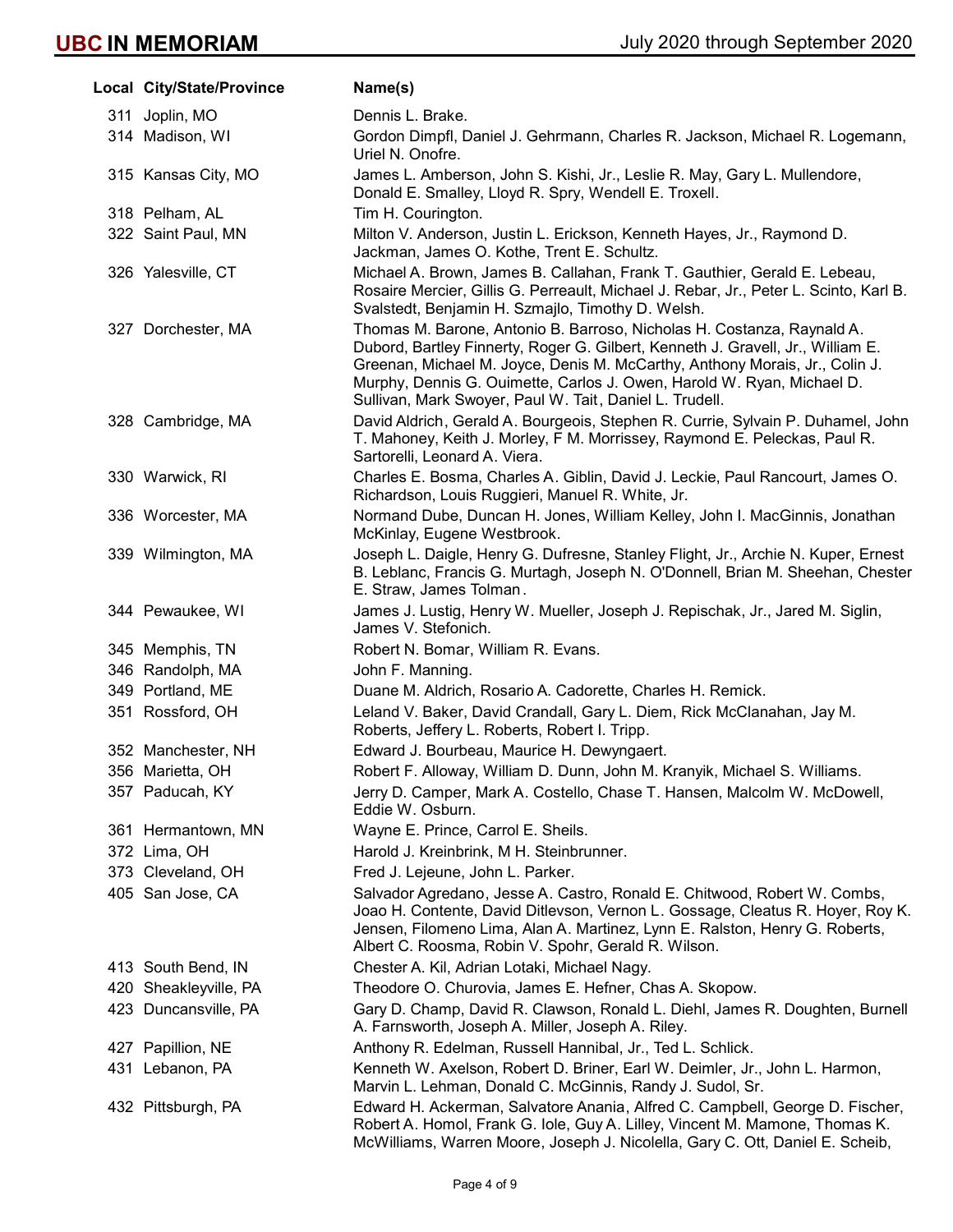| Local City/State/Province  | Name(s)                                                                                                                                                                                                                                                                                                                                                                                                                                                                                                                                                                                                                                                                                                                                                                                                                     |
|----------------------------|-----------------------------------------------------------------------------------------------------------------------------------------------------------------------------------------------------------------------------------------------------------------------------------------------------------------------------------------------------------------------------------------------------------------------------------------------------------------------------------------------------------------------------------------------------------------------------------------------------------------------------------------------------------------------------------------------------------------------------------------------------------------------------------------------------------------------------|
|                            | James J. Sosso, William E. Sturkie, Chase A. Zmijowski.                                                                                                                                                                                                                                                                                                                                                                                                                                                                                                                                                                                                                                                                                                                                                                     |
| 435 Cleveland, OH          | Matthew L. Collins, Jos C. Dajczak, Antonio DiStaulo, Russell P. Galeti, Harry<br>Gural, Richard C. Kugler, Gary L. Lanesky, Burton Lang, Frank J. Lapuma, John<br>E. Lawry, Jason A. Link, David L. Manning, Leon A. Mick, Alfred J. Morisky,<br>Donald J. Mulec, Timothy R. Quinn, Francis Ross, Chas F. Snyderburn, Mario<br>Spinosa, Donald R. Vargo, John J. Wilk.                                                                                                                                                                                                                                                                                                                                                                                                                                                     |
| 436 Bridgeport, WV         | Wilbur C. Hayhurst, Ronald D. Six.                                                                                                                                                                                                                                                                                                                                                                                                                                                                                                                                                                                                                                                                                                                                                                                          |
| 437 Portsmouth, OH         | Naomi M. Bell, Daniel Boyle, Brian K. Hammonds, Marion H. Nelson, William D.<br>Steadman, Joseph A. Tolbert.                                                                                                                                                                                                                                                                                                                                                                                                                                                                                                                                                                                                                                                                                                                |
| 439 Bridgeport, WV         | Billy G. Cooper, John W. Hooper, III.                                                                                                                                                                                                                                                                                                                                                                                                                                                                                                                                                                                                                                                                                                                                                                                       |
| 441 Pittsburgh, PA         | William P. Dugan, Jr., Blaine R. Harkleroad, Duane R. Johns, Eric D. Shultz,<br>Roger L. Tressler, William D. Winter.                                                                                                                                                                                                                                                                                                                                                                                                                                                                                                                                                                                                                                                                                                       |
| 443 Pittsburgh, PA         | Vernon M. Arvin, Brant D. Brooks, Eugene Folk, Billy R. McLaughlin, Gary L.<br>Reitz, Hurley E. Smith.                                                                                                                                                                                                                                                                                                                                                                                                                                                                                                                                                                                                                                                                                                                      |
| 445 Scranton, PA           | Florian Gutkowski, John W. Mackowski, Robert Mint, John Tarity, Edward J.<br>Tripus, Thomas E. Worth, Jr.                                                                                                                                                                                                                                                                                                                                                                                                                                                                                                                                                                                                                                                                                                                   |
| 491 Baltimore, MD          | Christopher Barnabae.                                                                                                                                                                                                                                                                                                                                                                                                                                                                                                                                                                                                                                                                                                                                                                                                       |
| 494 Tecumseh, ON, Canada   | Vincenzo Grimaudo, Lawrence R. Ronne.                                                                                                                                                                                                                                                                                                                                                                                                                                                                                                                                                                                                                                                                                                                                                                                       |
| 505 Aptos, CA              | David P. Boles, Jonathan H. Boutelle, Fred R. Glenz, Douglas H. Martin, K L.<br>Waldvogel.                                                                                                                                                                                                                                                                                                                                                                                                                                                                                                                                                                                                                                                                                                                                  |
| 525 Wayland, MI            | Gerald W. Grier, Gordon C. Milbauer, Raymond A. Reynolds, Henry Stelter, Jr.,<br>Douglas L. Van Cura, Richard B. Williams.                                                                                                                                                                                                                                                                                                                                                                                                                                                                                                                                                                                                                                                                                                  |
| 548 St. Paul, MN           | Gust Horbal, Kenneth M. Nosbusch.                                                                                                                                                                                                                                                                                                                                                                                                                                                                                                                                                                                                                                                                                                                                                                                           |
| 551 Pasadena, TX           | Paul E. Henroid, C H. Pieternelle.                                                                                                                                                                                                                                                                                                                                                                                                                                                                                                                                                                                                                                                                                                                                                                                          |
| 562 Long Beach, CA         | James M. Castillo, David Corley, Carrol L. Cutright, William R. Egan, Freddy D.<br>Johnson, Jr.                                                                                                                                                                                                                                                                                                                                                                                                                                                                                                                                                                                                                                                                                                                             |
| 579 Paradise, NL, Canada   | Edward P. Norman, Jr., Gerald Rowsell.                                                                                                                                                                                                                                                                                                                                                                                                                                                                                                                                                                                                                                                                                                                                                                                      |
| 599 Griffith, IN           | John M. Davich, Glenn E. Flaharty, Jr., Edward J. Polito, Scott Smolinski.                                                                                                                                                                                                                                                                                                                                                                                                                                                                                                                                                                                                                                                                                                                                                  |
| 605 Marina, CA             | Robert H. Benoit, Richard A. Benton, Frank Laus, Ralph S. Rubio.                                                                                                                                                                                                                                                                                                                                                                                                                                                                                                                                                                                                                                                                                                                                                            |
| 619 San Diego, CA          | Gerardo R. Camou, Anthony Duenas, Raymond D. Loft, Darel R. Southward.                                                                                                                                                                                                                                                                                                                                                                                                                                                                                                                                                                                                                                                                                                                                                      |
| 636 Mt Vernon, IL          | Darrell Sawyer.                                                                                                                                                                                                                                                                                                                                                                                                                                                                                                                                                                                                                                                                                                                                                                                                             |
| 638 Marion, IL             | Eugene L. Borum, Dewey P. Newbold.                                                                                                                                                                                                                                                                                                                                                                                                                                                                                                                                                                                                                                                                                                                                                                                          |
| 650 Pomeroy, OH            | Arthur E. Hood.                                                                                                                                                                                                                                                                                                                                                                                                                                                                                                                                                                                                                                                                                                                                                                                                             |
| 661 Sylmar, CA             | Juan C. Alvarez, Joseph J. Lencioni, Marc Mykietyn, Eduardo D. Navarrete,<br>Donald B. Skivington.                                                                                                                                                                                                                                                                                                                                                                                                                                                                                                                                                                                                                                                                                                                          |
| 662 Freeburg, IL           | Brian R. Beckmann, James R. Candler, James E. Gravot, Gene P. Hecht, Robert<br>S. Rainbolt, Donald Rauch, Nick G. Strubhart.                                                                                                                                                                                                                                                                                                                                                                                                                                                                                                                                                                                                                                                                                                |
| 664 Wood River, IL         | Robert F. Durbin, Arthur L. Schulze, George B. Shaw.                                                                                                                                                                                                                                                                                                                                                                                                                                                                                                                                                                                                                                                                                                                                                                        |
| 665 Amarillo, TX           | Jimmy D. Henly.                                                                                                                                                                                                                                                                                                                                                                                                                                                                                                                                                                                                                                                                                                                                                                                                             |
| 675 Woodbridge, ON, Canada | Nicola Delgobbo, Benito DeLuca, Edward Kosciuch, Peter Leonhardt, Jeffrey<br>Lynch Sr, Mirko Marinic, Igor Melnychenko, James T. Nasu, Gabor Nyitrai, Giulio<br>Sanelli, Kabirr Touray, Paul W. Whalen.                                                                                                                                                                                                                                                                                                                                                                                                                                                                                                                                                                                                                     |
| 687 Warren, MI             | Robt D. Anger, Clair H. Bell, Gary R. Beveridge, David H. Boddy, Gerald E.<br>Budreau, Richard J. Carr, D M. Clore, David M. Cornwell, George C. Crane,<br>Wayland J. Deal, Edward Eckenswiller, William R. Finley, Rick Frickert, Timothy<br>C. Gierlowski, Morten Hansen, Danny L. Harris, David H. Harris, Terry House,<br>Norman R. Jacques, Michael Karfonte, Howell Keeter, Arnold R. Kottmann,<br>Robert A. Lau, Holly Lesher, Jr., Frederick L. Martin, Sr., James D. Morrison,<br>Delmar C. Nabb, Marc A. Newport, Jerome L. Pijanowski, Gordon L. Schopper,<br>Michael L. Schumacher, Wayne R. Steffens, Edward Swigert, Albert D.<br>Thompson, Lavon B. Tryon, Roy Vandendriesche, James E. Vanover, John S.<br>Warchock, Robert B. Wheeler, Thomas A. Wylie, Gilbert Young, Karl Zarembski,<br>Jeremy A. Zeitz. |
| 690 Russellville, AR       | Charles E. Thomason.                                                                                                                                                                                                                                                                                                                                                                                                                                                                                                                                                                                                                                                                                                                                                                                                        |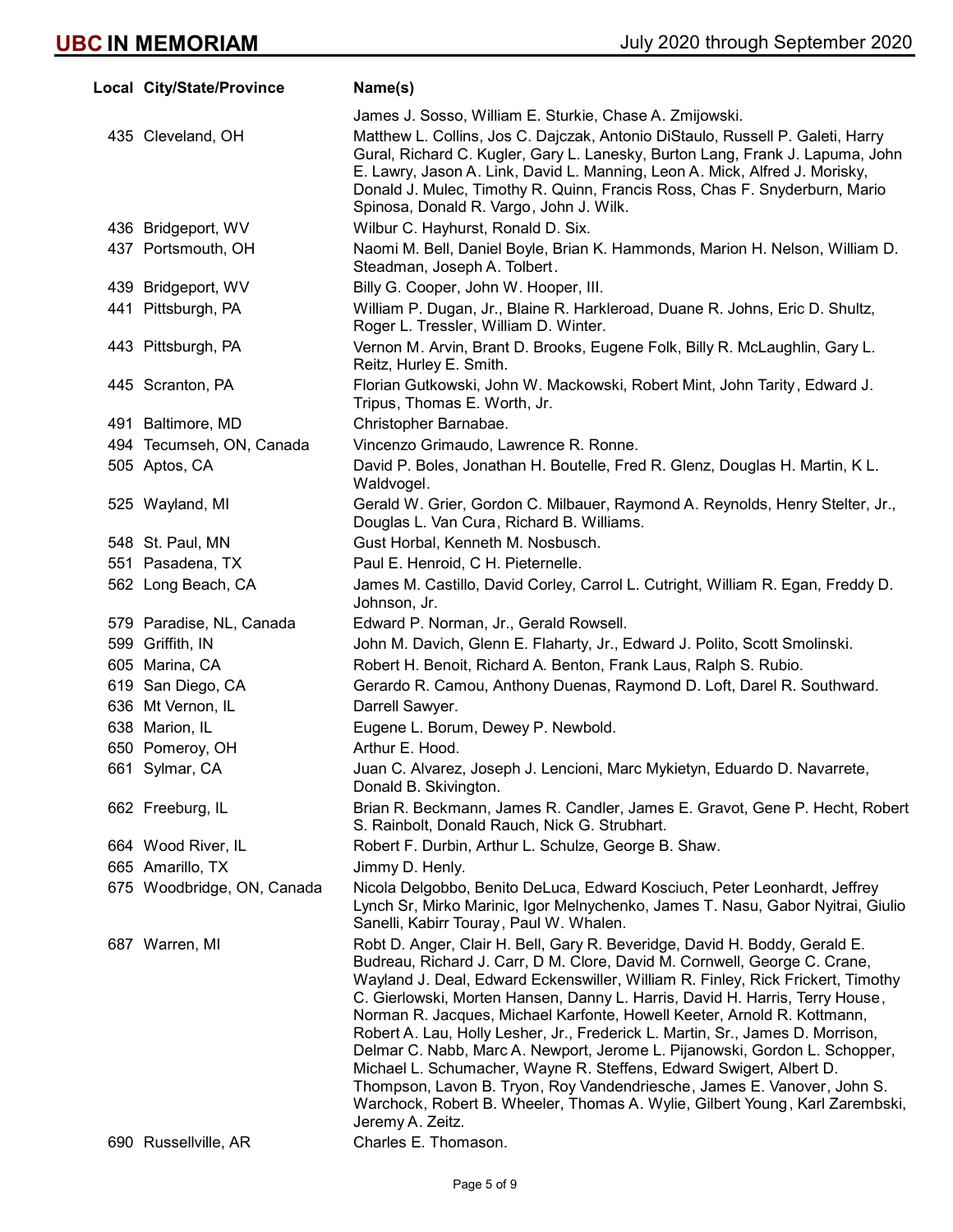| Local City/State/Province       | Name(s)                                                                                                                                                                                                                                                               |
|---------------------------------|-----------------------------------------------------------------------------------------------------------------------------------------------------------------------------------------------------------------------------------------------------------------------|
| 701 Fresno, CA                  | Paul A. Coleman, Michael E. Magill.                                                                                                                                                                                                                                   |
| 702 Jacksonville, FL            | Fred O. Grimsley, Manuel S. Jeffries, Larry C. Joiner.                                                                                                                                                                                                                |
| 706 Saginaw, MI                 | Robert D. Hartley, R R. Knickerbocker, Joseph P. Lake, Joseph E. Rechsteiner,<br>Kurt L. Vanduser, M F. Veitengruber.                                                                                                                                                 |
| 713 Hayward, CA                 | Arthur Dokes, Joseph A. Freeouf, Roy L. Hallowell, Leon R. Huffman, Robert T.<br>Johnson, Patrick A. Kruichak, Martin T. McGlaughlin, Eddie E. Moses, Steven G.<br>O'Connell, Douglas M. Pratt, Sisto V. Ramirez, Abel Sanchez, Cecil D. Sweatt,<br>Lowell D. Sweatt. |
| 714 Buena Park, CA              | Thomas H. Boyles, Cristian Cobian, Rodney E. Simonson, Ralph G. Stringham,<br>Kenneth D. Thompson, Henry Torres, Sr.                                                                                                                                                  |
| 715 Cranford, NJ                | Emilio Guerino.                                                                                                                                                                                                                                                       |
| 716 St Louis, MO                | Tod J. Pourcillie, Steven M. Richardson, Paul A. Sweet.                                                                                                                                                                                                               |
| 721 Whittier, CA                | Clifford R. Blakely, Francisco Miramontes, Robert L. Overs.                                                                                                                                                                                                           |
| 729 Baton Rouge, LA             | Earl W. Stafford.                                                                                                                                                                                                                                                     |
| 735 Mansfield, OH               | Donald P. Kennedy, Loren E. Volz.                                                                                                                                                                                                                                     |
| 740 Woodhaven, NY               | John L. Filiberto.                                                                                                                                                                                                                                                    |
| 744 Bellevue, OH                | Eugene W. Schwerer.                                                                                                                                                                                                                                                   |
| 745 Honolulu, HI                | Timothy Barroga, Sr., Mark B. Cainguitan, Allan S. Gokan, Roy K. Hasegawa,<br>John Kawakami, Mamoru Kobayashi, Yoshio Kohama, George T. Kushima,<br>Gilbert W. Lee, Francis H. Militante, Jr., Ponciano Robia, Frank Y. Uda, Robert T.<br>Woolsey.                    |
| 746 Honolulu, HI                | Kaoru Shibasaki.                                                                                                                                                                                                                                                      |
| 751 Santa Rosa, CA              | Donald D. Dow, Frode Miller, Fred Phillip, Ivan E. Shadrick.                                                                                                                                                                                                          |
| 777 Harrisonville, MO           | Loyd J. Zehnder.                                                                                                                                                                                                                                                      |
| 785 Cambridge, ON, Canada       | Andreas Kyriakou.                                                                                                                                                                                                                                                     |
| 792 Rockford, IL                | Roy M. Anderson.                                                                                                                                                                                                                                                      |
| 804 Rothschild, WI              | Stanley Czenczek, Dominic V. Sosnowski, Jr.                                                                                                                                                                                                                           |
| 805 Camarillo, CA               | Roy G. Bennett, Thomas O. Cooper, Jr., Frank W. Miller, Pete A. Signorelli.                                                                                                                                                                                           |
| 808 Idaho Falls, ID             | John G. Henrikson, Roy B. Reed.                                                                                                                                                                                                                                       |
| 909 Ontario, CA                 | Javier H. Ramirez.                                                                                                                                                                                                                                                    |
| 918 Manhattan, KS               | William N. Rogers.                                                                                                                                                                                                                                                    |
| 926 Brooklyn, NY                | Italo Belulovich, Christopher A. Cotter, Eric G. Feltham, Alfiero F. Gabriele, Arne<br>G. Hoyland, Frank Knudsen, Michael M. Kot, Cecil Letts, Lawrence Murphy,<br>Richard Paddleford, Giuseppe Santillo, Gary P. Schlackman, Vernon A. Thornhill.                    |
| 930 Saint Augusta, MN           | John N. Juetten, Victor J. Lahr, James I. Wait.                                                                                                                                                                                                                       |
| 945 Jefferson City, MO          | Willard E. Weider.                                                                                                                                                                                                                                                    |
| 951 Ontario, CA                 | Terry D. Eckenwiler.                                                                                                                                                                                                                                                  |
| 955 Kaukauna, WI                | Donald Daczyk, Terry L. Diemel, Irvin D. Immel, Jr., Fred M. Style.                                                                                                                                                                                                   |
| 971 Reno, NV                    | JAMES S. DONDELINGER, Thomas E. Firestone, SCOTT A. GRABER, Doyle<br>W. Jones, Jim F. Kirn, Harold J. Loranger, Anthony D. Munoz.                                                                                                                                     |
| 978 Springfield, MO             | Mikel G. Combs, James L. Hathcock.                                                                                                                                                                                                                                    |
| 1000 Tampa, FL                  | Edwin W. Ford, Thomas A. Romero.                                                                                                                                                                                                                                      |
| 1004 Lansing, MI                | Michael G. Howe, Scott Joy, RICARDO R. RAMOS, Juan A. Valadez.                                                                                                                                                                                                        |
| 1005 Merrillville, IN           | Thomas F. Climack, Terence M. Dicken, Floyd W. Hale, Jos R. Harbison, Melvin<br>E. Kleckner, Sr., Marvin M. Miller, Jr., Christopher W. Wuerthele.                                                                                                                    |
| 1007 St. Catharines, ON, Canada | Richard V. Evans, Daniel W. Fisher, James H. Yuhasz.                                                                                                                                                                                                                  |
| 1008 Bowling Green, MO          | Daniel K. Smith.                                                                                                                                                                                                                                                      |
| 1017 Portland, OR               | Gordon E. Craig, Wm R. Leanna, Arthur L. Wallace.                                                                                                                                                                                                                     |
| 1021 Saskatoon, SK, Canada      | Jeffery A. Baker.                                                                                                                                                                                                                                                     |
| 1027 Lisle, IL                  | Julian Bojarski, Arvin J. Brazier, Victor E. Martinez, Haroll Quiroa, Fred F. Rizza,<br>Jr.                                                                                                                                                                           |
| 1045 Warren, MI                 | Daryl J. Binge, Frank C. Buchta, Lowell E. Haggerty, Walter Samuel, Donald J.                                                                                                                                                                                         |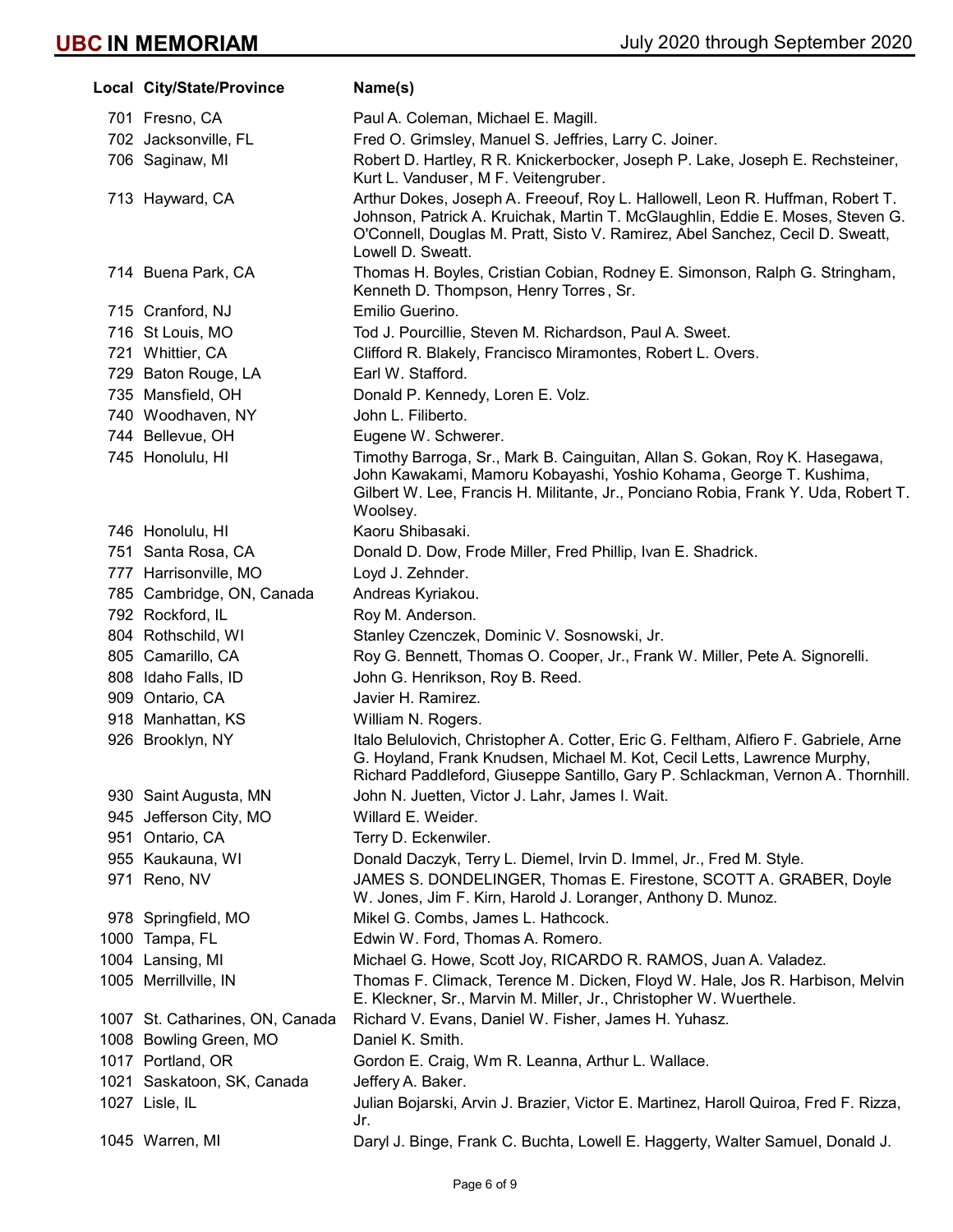|      | Local City/State/Province      | Name(s)                                                                                                                                                                                                                                                                                                                                                                                                   |
|------|--------------------------------|-----------------------------------------------------------------------------------------------------------------------------------------------------------------------------------------------------------------------------------------------------------------------------------------------------------------------------------------------------------------------------------------------------------|
|      |                                | Shock.                                                                                                                                                                                                                                                                                                                                                                                                    |
|      | 1056 Kaukauna, WI              | Robert B. Hartlieb, Jr., Joshua P. Meyers, David A. Nemke, Gerald E. Pilhofer.                                                                                                                                                                                                                                                                                                                            |
|      | 1074 Eau Claire, WI            | James K. Mitchell, John H. Stiehl.                                                                                                                                                                                                                                                                                                                                                                        |
|      | 1076 Greenwood, IN             | Thomas G. Frederick, Lynn C. King, Ray A. Rosenbaum, C W. Shepherd, Joshua<br>R. Teskey, William E. Wallace.                                                                                                                                                                                                                                                                                              |
|      | 1090 North Canton, OH          | Ben Arnett, Jr., Kenneth Bedford, James C. Bevins, Ron E. Brewer, Selina J.<br>Day, Josh A. Hoffer, Benjamin L. Hughes, George Jacobs, Jr., Curtis G. Jarvis,<br>Garlie L. Mays, Paul R. Morin, David C. Nickell, Robert S. Nottingham, Jack W.<br>Penfield, Richard Reed, William P. Repasky, Gotto Reynolds, Brian L. Showman,<br>Ronald L. Sparks, Dennis E. Stokes, Peter J. Vezmar, Gary L. Wallace. |
|      | 1091 Bismarck, ND              | Merlin E. Stambaugh.                                                                                                                                                                                                                                                                                                                                                                                      |
|      | 1098 Baton Rouge, LA           | Harold Foreman, Joseph Y. Lacombe, Ernest L. McIntyre, Curtis Mitchel.                                                                                                                                                                                                                                                                                                                                    |
|      | 1102 Warren, MI                | Timmy P. Miller, Richard D. Nelson, Thomas Osmialowski, Lynne E. Smith,<br>Thomas G. Williams, Steve M. Wynn.                                                                                                                                                                                                                                                                                             |
|      | 1109 Visalia, CA               | Robert Magana, Jr., Luis M. Reyes, Sr.                                                                                                                                                                                                                                                                                                                                                                    |
|      | 1121 Framingham, MA            | James D. Dalton, James P. Hodakoski, Joseph F. Kali, James F. Tilton, John A.<br>Winfield.                                                                                                                                                                                                                                                                                                                |
|      | 1127 Kansas City, MO           | Jimmie J. Higbee, Robt L. McFarland.                                                                                                                                                                                                                                                                                                                                                                      |
|      | 1143 LaCrosse, WI              | Edward C. Lueck.                                                                                                                                                                                                                                                                                                                                                                                          |
|      | 1146 Green Bay, WI             | Richard E. Bellin, Leland J. Cornell, Michael D. Guyette, Martin F. Konop, Richard<br>L. Schultz, Thomas I. Vanbeek.                                                                                                                                                                                                                                                                                      |
|      | 1163 Syracuse, NY              | Leonard W. Longo, Jr., Sheila Rockwell.                                                                                                                                                                                                                                                                                                                                                                   |
|      | 1176 Fargo, ND                 | Ronald B. Rohweller.                                                                                                                                                                                                                                                                                                                                                                                      |
|      | 1178 Stellarton, NS, Canada    | John D. Carmichael, William D. Hasson.                                                                                                                                                                                                                                                                                                                                                                    |
|      | 1181 Kansas City, MO           | Michael D. Dickison.                                                                                                                                                                                                                                                                                                                                                                                      |
|      | 1185 Lisle, IL                 | Rolando Araujo, Peter Durham, Robert R. Gallo, Richard W. Gumprecht, Jr.,<br>Charles N. Margosian, Gary R. Obediah, Thomas Uglinica.                                                                                                                                                                                                                                                                      |
|      | 1192 Birmingham, AL            | Andrew E. Mitchell, Joseph P. Phifer.                                                                                                                                                                                                                                                                                                                                                                     |
|      | 1234 Warren, MI                | Richard L. Delacy, Karl D. Harvey, Paul Jones, Thomas E. Piet, Joseph E.<br>Trumpka, Richard C. Westlake.                                                                                                                                                                                                                                                                                                 |
|      | 1256 Sarnia, ON, Canada        | Robert D Byrns SR, Douglas Doran, Marcel Lemay, Edgar McKenney, Michael D.<br>O'Donovan.                                                                                                                                                                                                                                                                                                                  |
|      | 1260 Iowa City, IA             | William Juuns, Carroll V. Parks.                                                                                                                                                                                                                                                                                                                                                                          |
|      | 1263 Kennesaw, GA              | Robert M. Adkins, Gerard R. Buckley, James H. Dickinson, Joshua L. Oxendine,<br>Thomas A. Poindexter, Jr., James A. Thain.                                                                                                                                                                                                                                                                                |
|      | 1281 Anchorage, AK             | Robert M. Jobson, Sr.                                                                                                                                                                                                                                                                                                                                                                                     |
|      | 1310 St Louis, MO              | Fred J. Dueker, Jr., Joe L. Laboube.                                                                                                                                                                                                                                                                                                                                                                      |
|      | 1319 Albuquerque, NM           | Regina Baca, Ronald Miranda, Alfred Sandoval.                                                                                                                                                                                                                                                                                                                                                             |
|      | 1325 Edmonton, AB, Canada      | Norbert C. Franke, Duane S. Lazaruk, Fraser R. Miller, Robert Small, John<br>VanDenEynden.                                                                                                                                                                                                                                                                                                                |
|      | 1370 Prince George, BC, Canada | Raymond M. Hobbs, Morgan V. Lawrenson.                                                                                                                                                                                                                                                                                                                                                                    |
|      | 1386 Hanwell, NB, Canada       | Michael G. Deslage.                                                                                                                                                                                                                                                                                                                                                                                       |
|      | 1410 Kingston, ON, Canada      | Burwain Parcher, Antonius Vorstenbosch.                                                                                                                                                                                                                                                                                                                                                                   |
|      | 1443 Winnipeg, MB, Canada      | Brent L. Podolsky.                                                                                                                                                                                                                                                                                                                                                                                        |
|      | 1445 Topeka, KS                | Robert E. Petrie, Sr., Randall D. Piper.                                                                                                                                                                                                                                                                                                                                                                  |
|      | 1460 Edmonton, AB, Canada      | William Jamieson, Ross Peddle.                                                                                                                                                                                                                                                                                                                                                                            |
|      | 1463 Papillion, NE             | David M. Kellams.                                                                                                                                                                                                                                                                                                                                                                                         |
|      | 1503 Oregon City, OR           | Richard E. Combs, Roger A. Douglas, Christopher J. Lavine.                                                                                                                                                                                                                                                                                                                                                |
|      | 1510 Escanaba, MI              | Norman L. Abramson, Gerald E. Cappaert, Howard H. Gumbert, Kenneth R.<br>Gustafson, Ralph E. Hietala, Richard E. Tryan.                                                                                                                                                                                                                                                                                   |
|      | 1529 Kansas City, MO           | Uhl G. Danner, Jack D. Fast, Charles W. Hinkle.                                                                                                                                                                                                                                                                                                                                                           |
| 1541 | Delta, BC, Canada              | Ernest A. Gagne, Dale R. Kirkland, Koichi W. Sawada, Alan Shearer, Robert D.                                                                                                                                                                                                                                                                                                                              |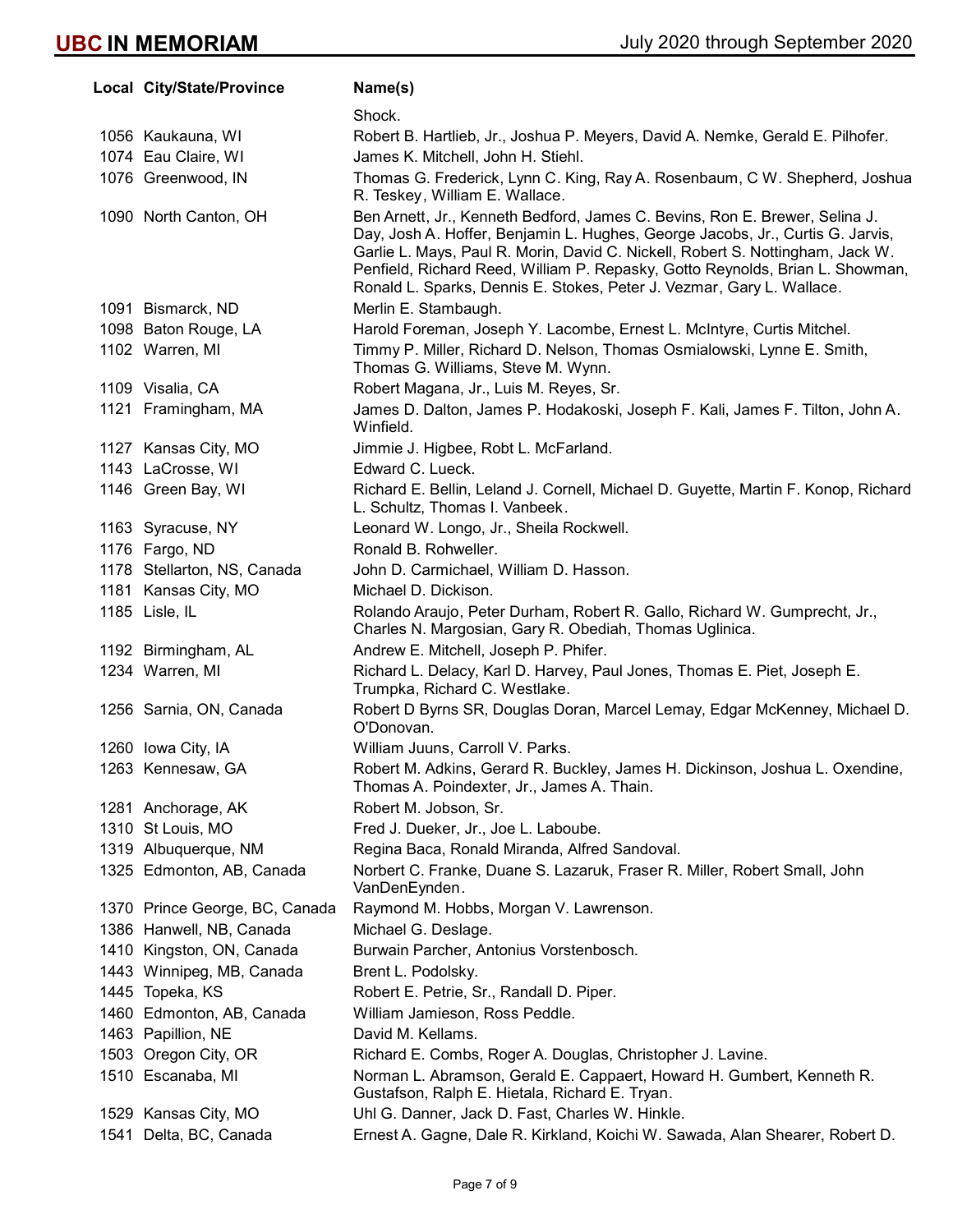Local City/State/Province Name(s) Workman. 1554 Hermitage, TN Charles R. Gower, Randy J. Terrance. 1556 New York, NY Gregory M. Penny. 1588 Sydney, NS, Canada Hubert H. Matthews, Joseph D. McKay, Garfield F. Snow. 1596 St Louis, MO Victor C. Kelly, Peter Pelekanos, Stanley A. Winchester. 1598 Victoria, BC, Canada Donald McNabb. 1599 Redding, CA **Roger A. Armstrong, Benny W. Benson, Addley R. Tole.** 1607 Whittier, CA John A. Blunk. 1650 Lexington, KY Luther Cox, Jr., Billy G. Sandusky, Arlie C. Stogsdill. 1669 Thunder Bay, ON, Canada Stephen Warburton. 1693 Lisle, IL **Donald F. Arnold.** 1770 Cape Girardeau, MO Larry G. Cook, Gary A. Davis, Sr. 1795 Farmington, MO **Ernest Miller.** 1839 Pacific, MO Raymond L. Mueller. 1846 Metairie, LA **Henry P. Bonomo, Jr., Charles Cardaronella**, Jason L. Francis, Clayton L. Juan, Jr., Eugene L. Short. 1889 Lisle, IL Richard W. Bloom, Jr., Lee F. Cowan, Jack R. Jobin, Dennis P. Kardys, Ralph Q. Keller, Richard J. Kubiak, James J. Ledermaun, Sr., John Pezen, Jr., Dwayne K. Zarbock. 1907 Delta, BC, Canada Mark Rodrigue. 1912 Phoenix, AZ Lewis J. Brady, Eugene J. Brosseau, Lewis Y. Hascon, Jr., Rafael G. Trujillo-ramos. 1916 Hamilton, ON, Canada Dennis B. Loree. 1925 Columbia, MO Otto C. Frevert, Jr. 1934 Bemidji, MN Ray R. Parsons, Jr. 1977 Las Vegas, NV Jack A. Bishop, Ronnie L. Casaus, Bobby D. Drake, James N. Dumke, Tyler J. Dyer, Luis Garcia-Martinez, George Y. Klain, Jose L. Mojica, Guillermo Orozco-Alvarez, Albert L. Pearson. 2041 Ottawa, ON, Canada Danny Thomas, David Tobin. 2158 Bettendorf, IA Dennis P. McClearin. 2182 Anjou, QC, Canada Louis Joncas. 2214 Festus, MO F W. Cope, Randall L. Martin, Mark H. Smith. 2232 Pasadena, TX John D. Floyd, Billy J. Fountain, Albert T. Roth, Dallas J. Roy. 2236 Oakland, CA Joe L. Gleason, Joseph K. Krische, Ronald O. Paul. 2283 Pewaukee, WI Herbert P. Effenheim. 2287 New York, NY Norman Arend, Robert L. Delano, Milton R. Green, Larry Rosen, Michael A. Spinella, Steven A. Strand. 2309 Toronto, ON, Canada Robert Jardine. 2337 Pewaukee, WI Charles B. Lewitzke, Edward Wallner. 2404 Delta, BC, Canada Alan Bruce, Dennis L. Gaba, Robert J. Gust, Douglas A. Mace. 2411 Jacksonville, FL Willie R. Croft. 2486 Azilda, ON, Canada Anthony Vincent. 2736 Delta, BC, Canada Rod Michelanko. 2790 Woodhaven, NY Colin Allen, Austin A. Archer, Lorenzo T. Bonilla, Noel Celestain, Roberto Chambilla, Raymond G. Ganderton, Edward A. Kraus, Jr., Luis Martinez, Wilfredo Mendoza, Rosali Ojeda, H C. Scanterbary, Joseph Visconti, Horst Volskow, Hubert A. Weidinger, Wojciech Wlodarski. 2930 Huntingburg, IN Kathy E. Merkley. 2949 Roseburg, OR Sam D. Ferguson, Johnie W. Hicks, Norma L. Kain, John W. Mounts, Neil E. Neilsen, George B. Thomas, Jr., Gerald E. Whitmore. 7078 Portland, OR Robert Wade.